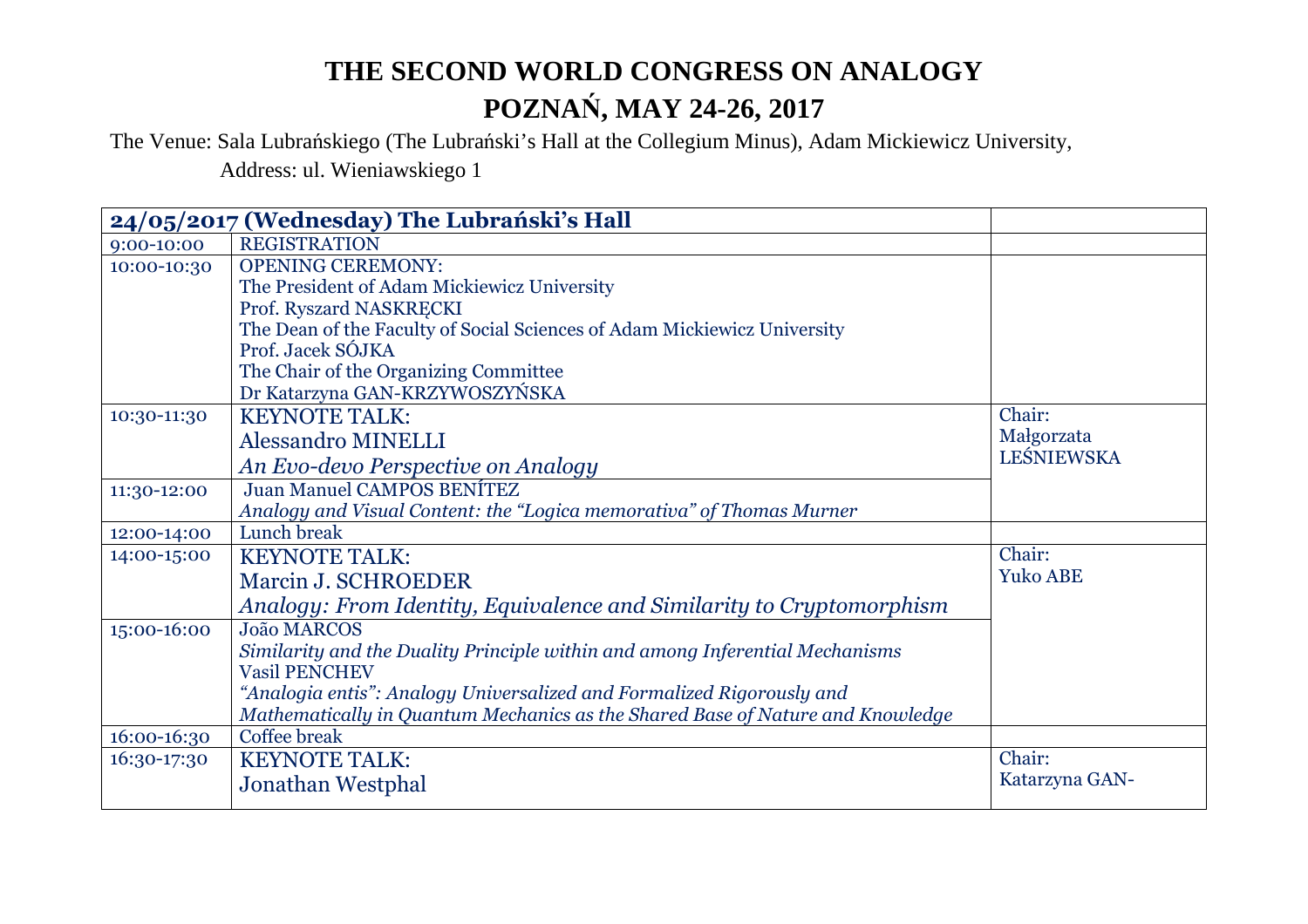The Venue: Sala Lubrańskiego (The Lubrański's Hall at the Collegium Minus), Adam Mickiewicz University, Address: ul. Wieniawskiego 1

|             | A "New" Form for Analogy?                                                                                                                                                                                           | KRZYWOSZYŃSKA                             |
|-------------|---------------------------------------------------------------------------------------------------------------------------------------------------------------------------------------------------------------------|-------------------------------------------|
| 17:30-18:30 | Ricardo Arturo NICOLÁS FRANCISCO<br>How to Construct Trees for C1 and C2 Calculi Using Quasi-Matrices<br><b>Laurent DUBOIS</b><br>Self-Referential Analogies Versus Heterogeneous Analogies: An Unexpected Parallel |                                           |
| 18:30-19:00 | <b>Coffee break</b>                                                                                                                                                                                                 |                                           |
| 19:00-20:00 | Ruxandra I. VULCAN<br>"Polyantheae" and Teodor Zwinger's "Similitudinum" Method (1575)<br><b>Alexander KREMLING</b><br>The Case of Galileo's Explanation of the Tides                                               |                                           |
| 20:00-22:30 | Blue note Jazz club, ul. Kościuszki 79, Entry by Dziedziniec Różnany<br>Opening of "Amplified" Photography Exhibition by Sylwia Pawłowska<br>Concert<br><b>Banquet</b>                                              |                                           |
|             | 25/05/2017 (Thursday) The Lubrański's Hall                                                                                                                                                                          |                                           |
| 9:00-10:00  | <b>KEYNOTE TALK:</b><br><b>Enrique DUSSEL</b><br><b>Analogy and Communication</b>                                                                                                                                   | Chair:<br>Katarzyna GAN-<br>KRZYWOSZYŃSKA |
| 10:00-10:40 | <b>Yuko ABE (Special Invited Talk)</b><br>Use of Analogy in Development of Intercultural Communication Competence                                                                                                   |                                           |
| 10:40-11:20 | <b>Stefano PAPA</b><br>Killing Metaphors and the Spell of Names.                                                                                                                                                    |                                           |
| 11:20-11:50 | Albinas PLĖŠNYS<br>A Change in the Concept of Analogy                                                                                                                                                               |                                           |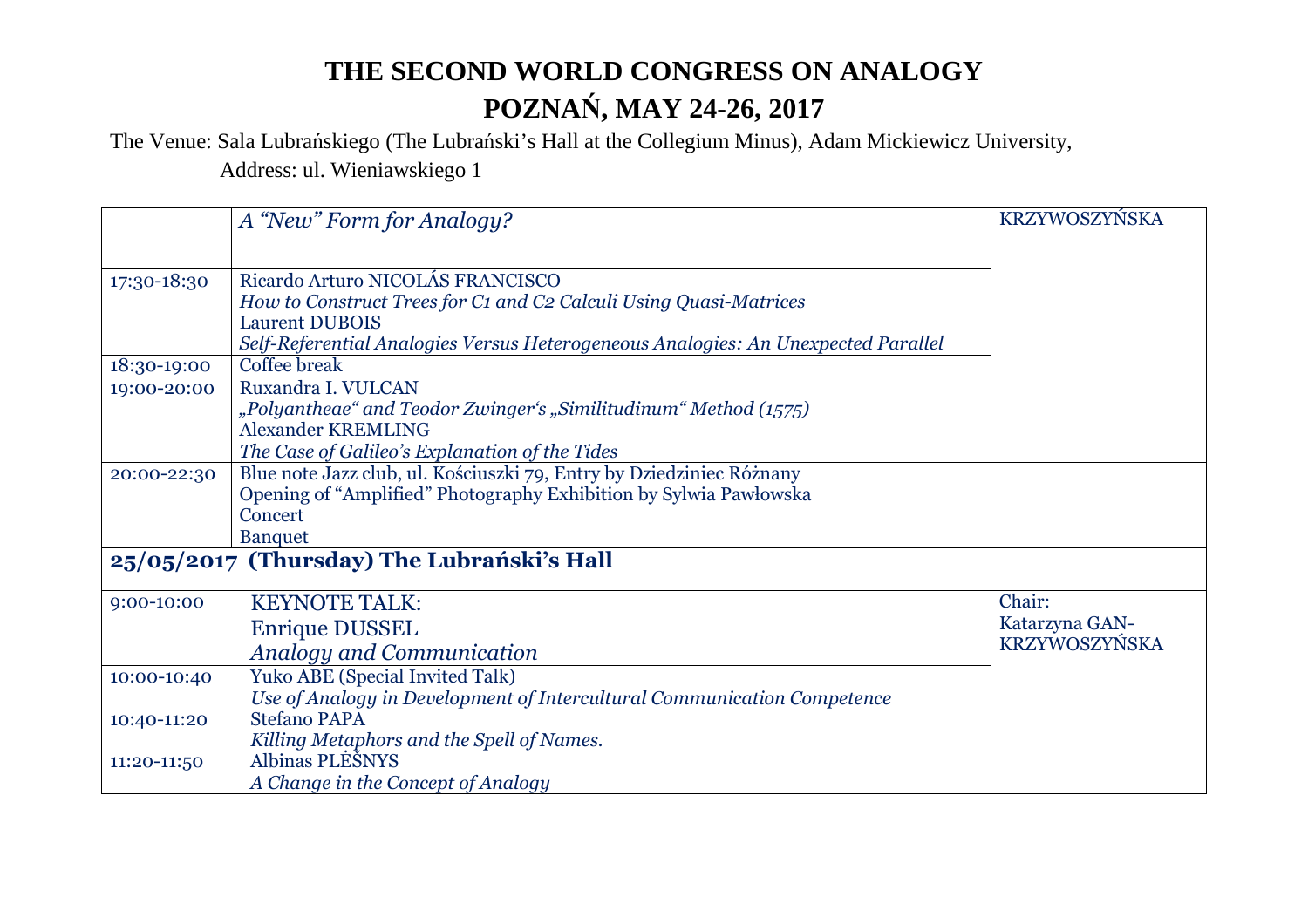The Venue: Sala Lubrańskiego (The Lubrański's Hall at the Collegium Minus), Adam Mickiewicz University,

Address: ul. Wieniawskiego 1

| 11:50-12:20 | <b>Friedrich VON PETERSDORFF</b>                                             |                         |
|-------------|------------------------------------------------------------------------------|-------------------------|
|             | The Significance of Analogy when Re-Presenting the Past                      |                         |
| 12:20-14:20 | Lunch break                                                                  |                         |
| 14:20-15:20 | <b>KEYNOTE TALK:</b>                                                         | Chair:                  |
|             | Olga POMBO                                                                   | <b>Estelle CARCIOFI</b> |
|             | Science and Art. Variations upon a Common Ground                             |                         |
| 15:20-16:10 | Patryk PIŁASIEWICZ, Andrzej KONIECZNY                                        |                         |
|             | Enigma. Will the world last three quarters more?                             |                         |
| 16:30-17:00 | Coffee break                                                                 |                         |
| 17:00-18:00 | <b>KEYNOTE TALK:</b>                                                         | Chair:                  |
|             | <b>Jan WOLEŃSKI</b>                                                          | <b>Juan Manuel</b>      |
|             | Logical Problems Related to Analogy                                          | <b>CAMPOS BENÍTEZ</b>   |
| 18:00-19:40 | Marylin REDMOND (Special Invited Talk)                                       |                         |
|             | The Use of Analogy by Miss Marple                                            |                         |
|             | <b>Kim-Erik BERTS</b>                                                        |                         |
|             | <b>Jokes and Proofs</b>                                                      |                         |
|             | Przemysław KRZYWOSZYŃSKI                                                     |                         |
|             | Towards an analogical concept of referendum                                  |                         |
| 20:00-22:30 | Congress Dinner, Restaurant Dąbrowskiego 42                                  |                         |
| 26/05/2017  | (Friday) The Lubrański's Hall                                                |                         |
| 9:00-10:00  | <b>KEYNOTE TALK:</b>                                                         | Chair:                  |
|             | <b>Walter REDMOND</b>                                                        | <b>Juan Manuel</b>      |
|             | Logical Analogies/Interpretations, Oppositions and Probabilism               | <b>CAMPOS BENÍTEZ</b>   |
| 10:00-10:30 | <b>Coffee break</b>                                                          |                         |
| 10:30-12:00 | Adrianna SMURZYŃSKA                                                          |                         |
|             | The Role of Analogical Inference in the Process of Understanding Other Minds |                         |